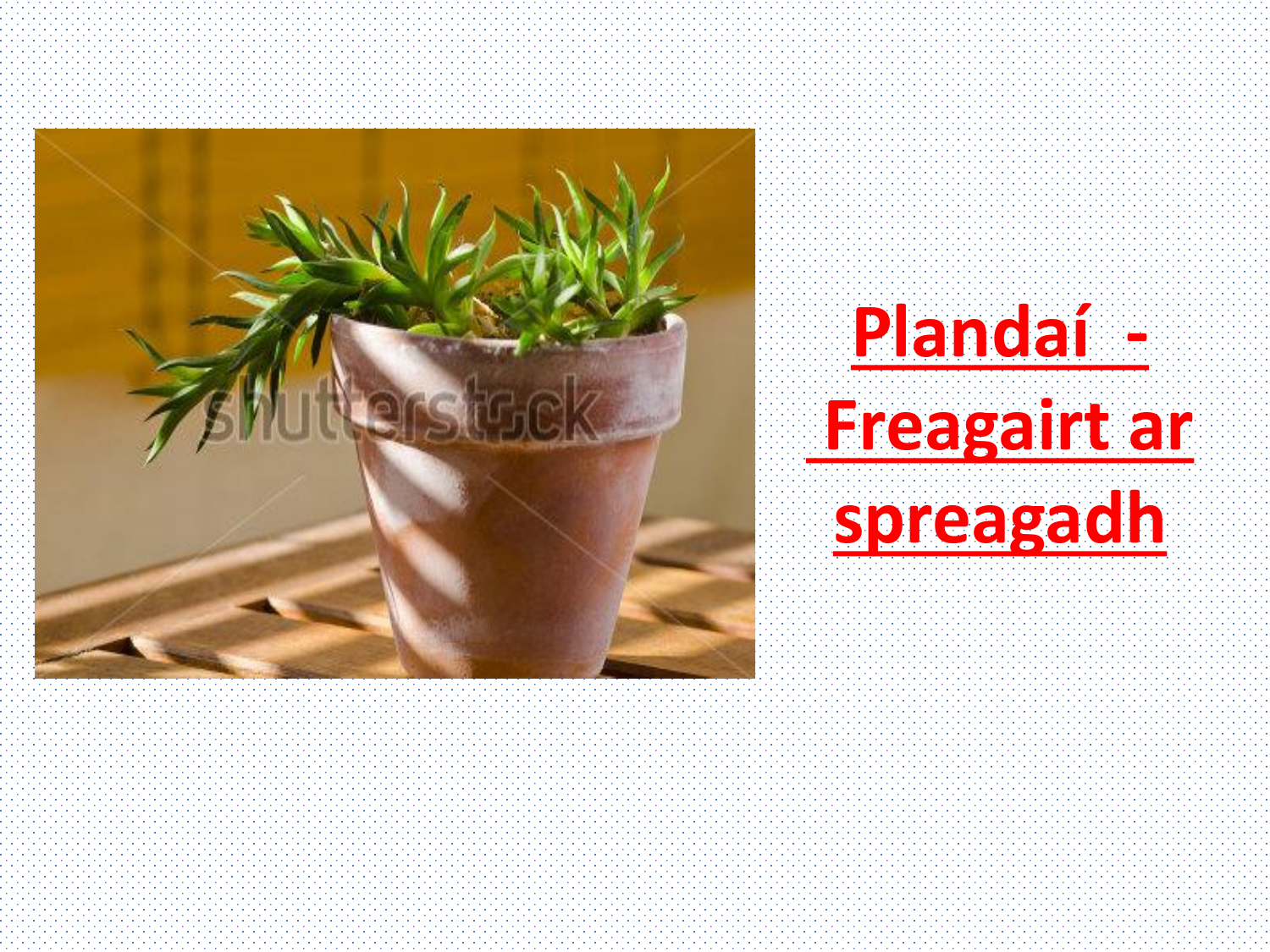- Níl aon néarchóras ag planda. Mar sin, braitheann siad ar chóras hormónach chun na freagairtí a chomhordú.
- Tá na cineálacha seo comhorduithe i bhfad níos moille ná néarchóras.



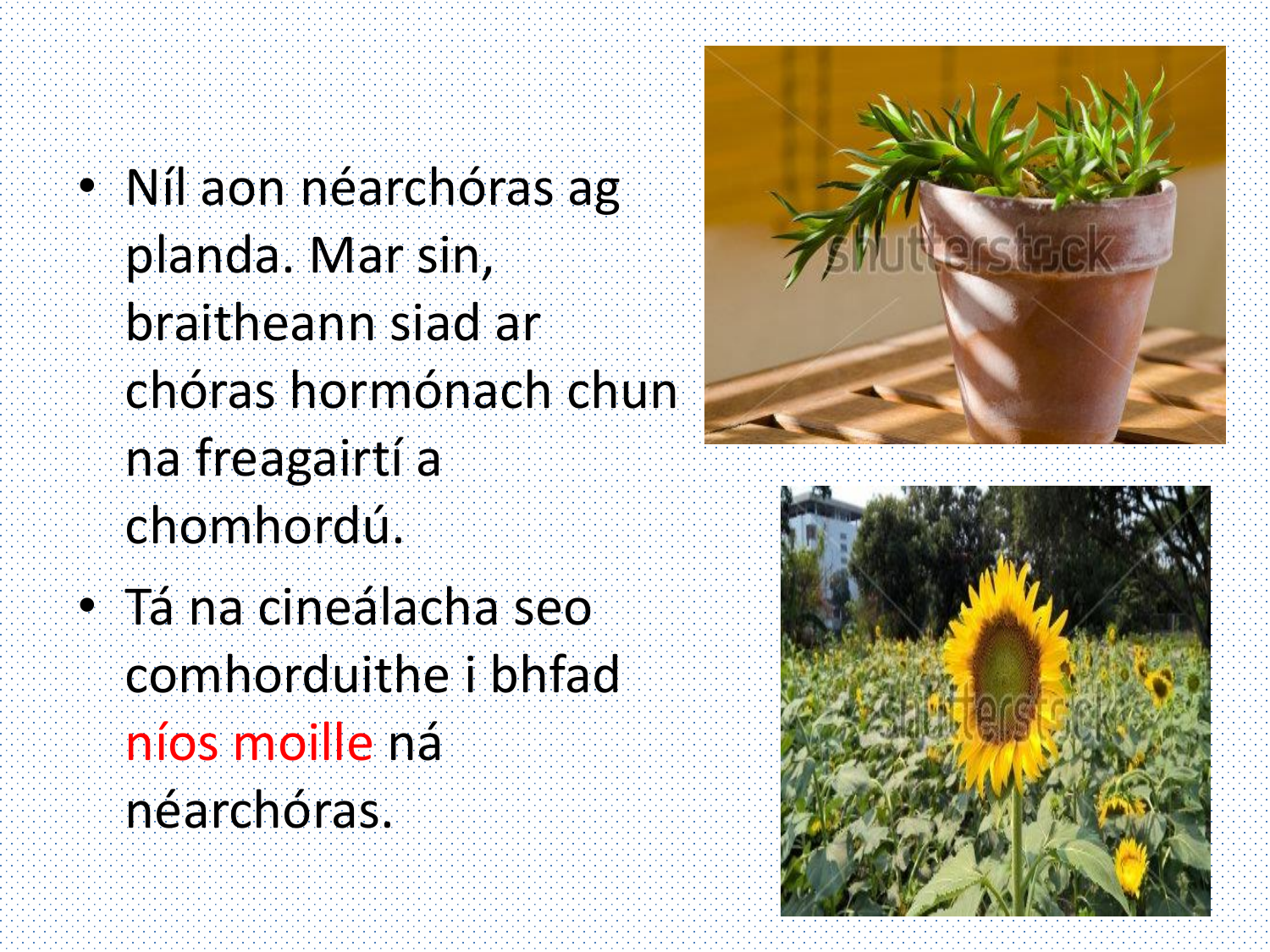# **Trópacht**

### Tugtar **trópacht** ar fhreagairt fáis phlanda do spreagadh

- 1. An Fhótatrópacht
- 2. An Gheotrópacht
- 3. An Hidreatrópacht
- 4. An Tigmeatrópacht
- 5. An Cheimeatrópacht

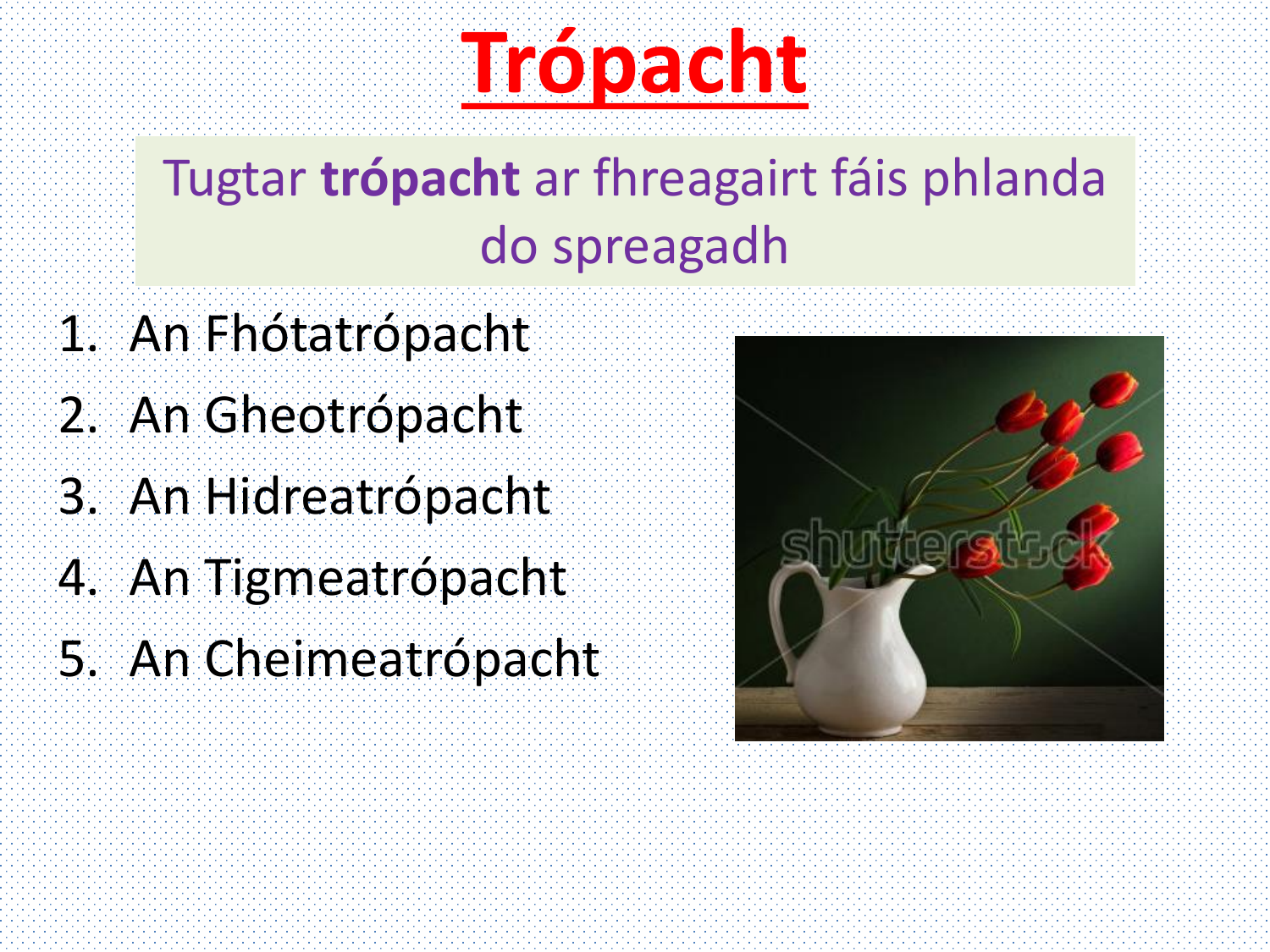## Trópacht - deimhneach nó diúltach

- **Deimhneach** fás an phlanda **i dtreo an spreagtha**
- **Diúltach** fás an phlanda **i gcoinne an spreagtha**

**Geotrópacht +** - gas ag fás ón domhantarraingt

> **Geotrópacht -** : fréamh ag fás le domhantarraingt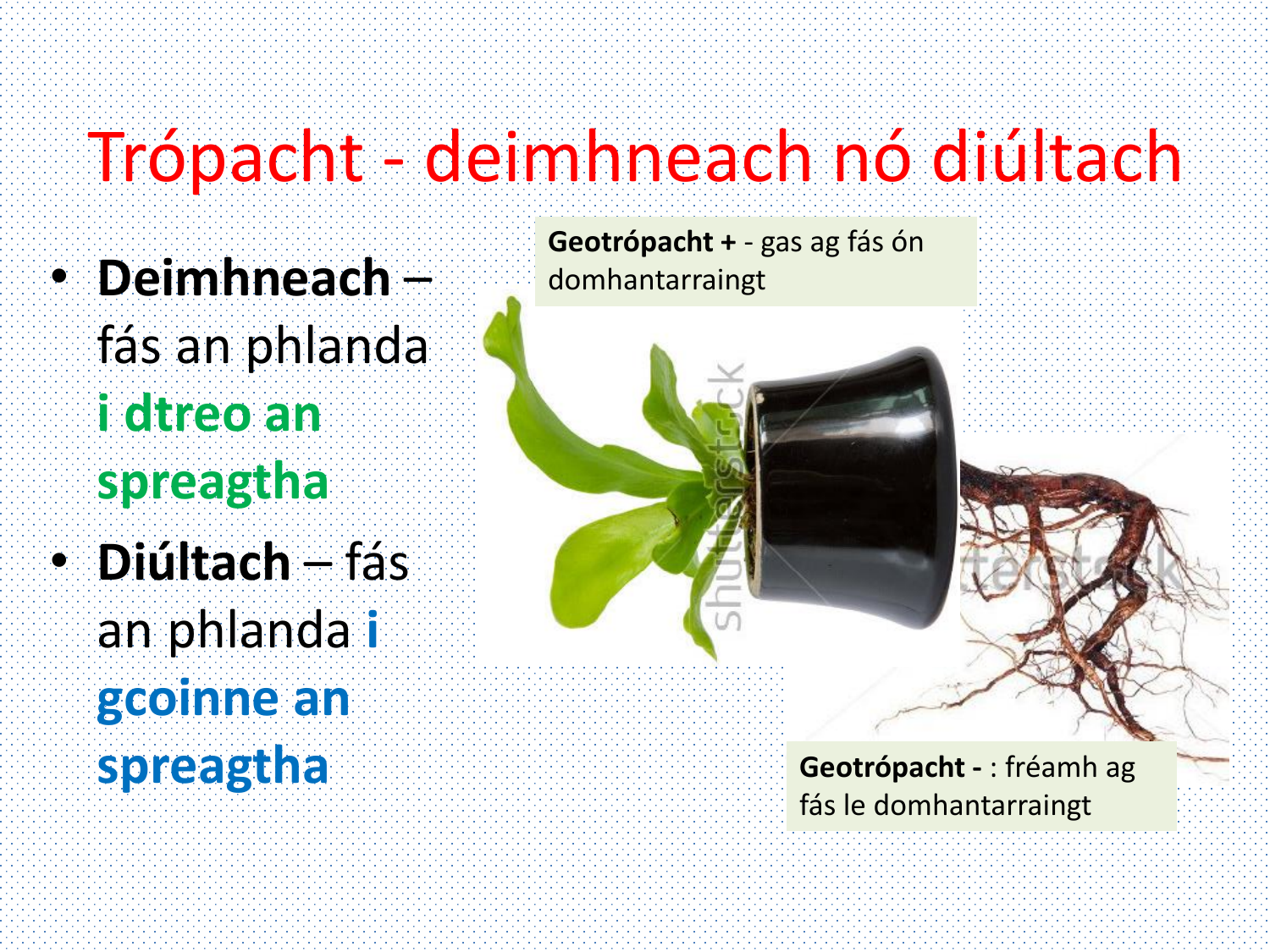## **1. An Fhótatrópacht**

#### **Freagairt fáis phlanda don solas**

- Léiríonn **gas/duilleoga plandaí fótatrópacht deimhneach +**
- Tá sé seo tábhachtach i gcomhair na fótaisintéise.

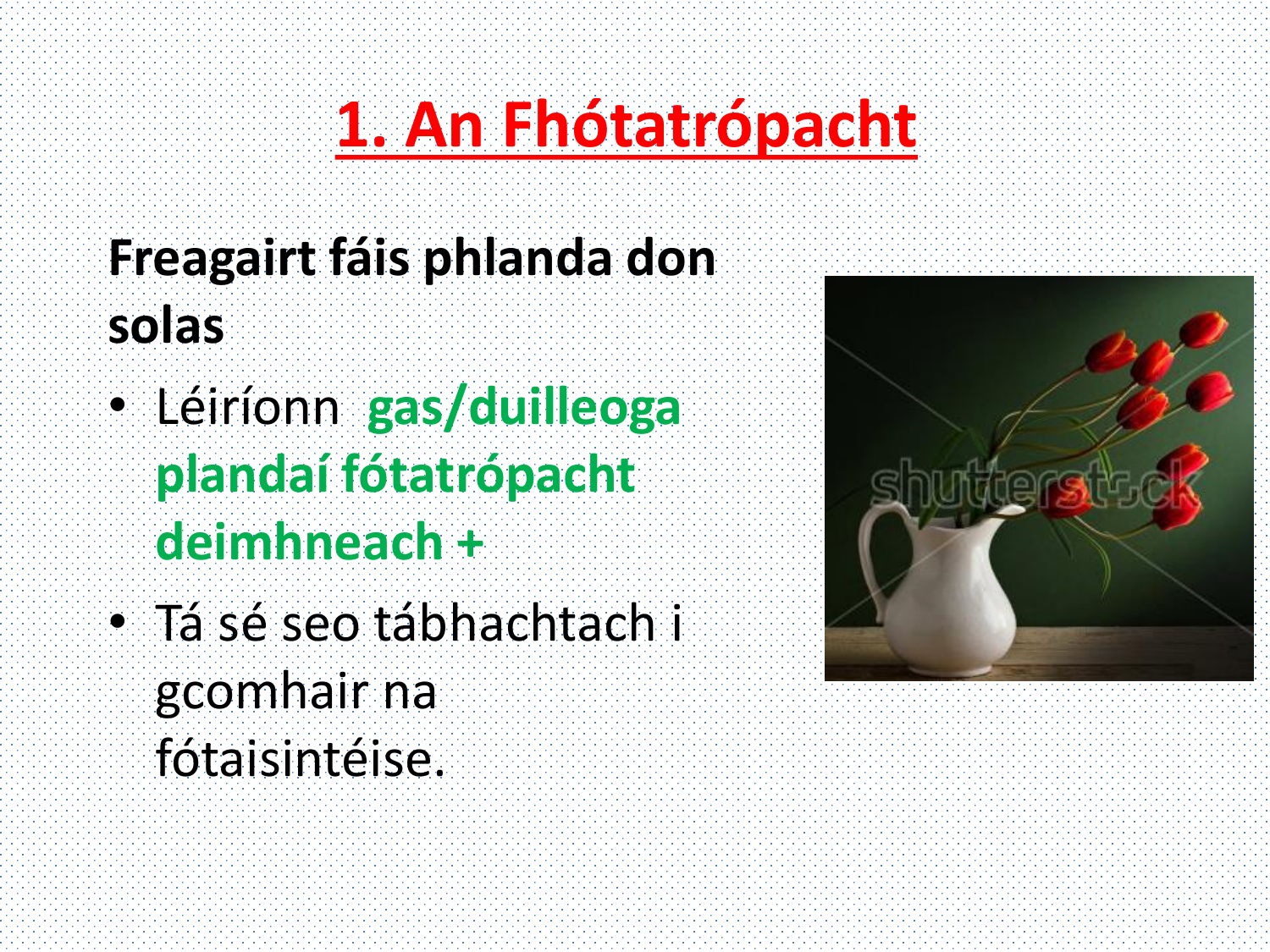## 2. **An Gheotrópacht**

- **Freagairt fáis phlanda ar dhomhantarraingt**
- Fásann na **fréamhacha (deimhneach) síos** san ithir
	- leis an bhfórsa
	- domhantarraingthe. Tá sé seo
	- tábhachtach chun an planda a
	- dhaingniú i gceart sa talamh.
- Fásann **gas (diúltach) i** 
	- **gcoinne** domhantarraingthe.

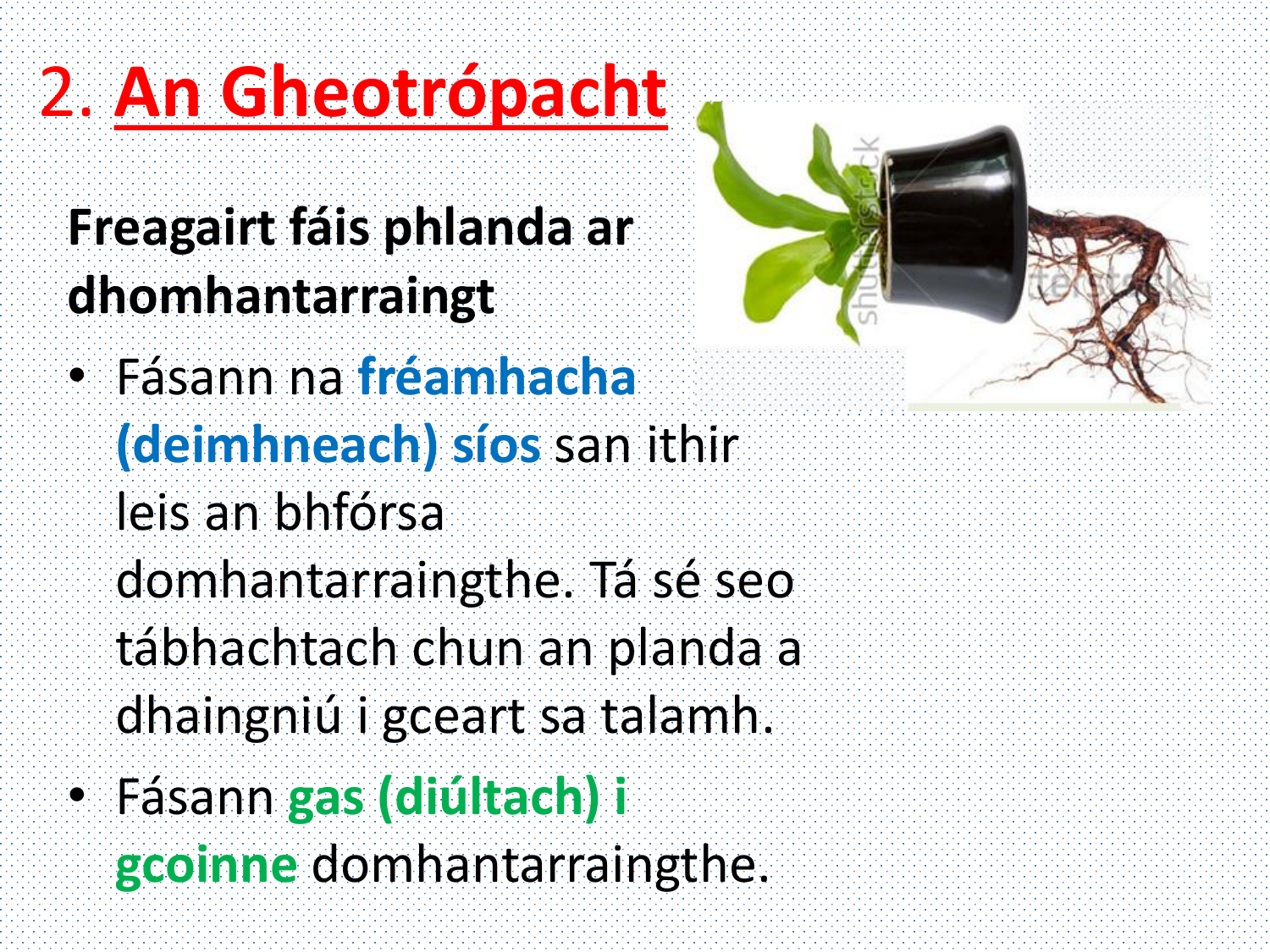## 3. **An Tigmeatrópacht**

- Freagairt fáis phlanda do **thadhall**
- m.sh. piseanna, eidhneán
- Déanann siad codanna sainiúla ar a dtugtar **teannóga** (creepers) a cheanglaíonn iad féin timpeall ar struchtúir thacaíochta.
- Má tá teannóga i láthair, is **tigmeatrópacht dheimhneach** í.

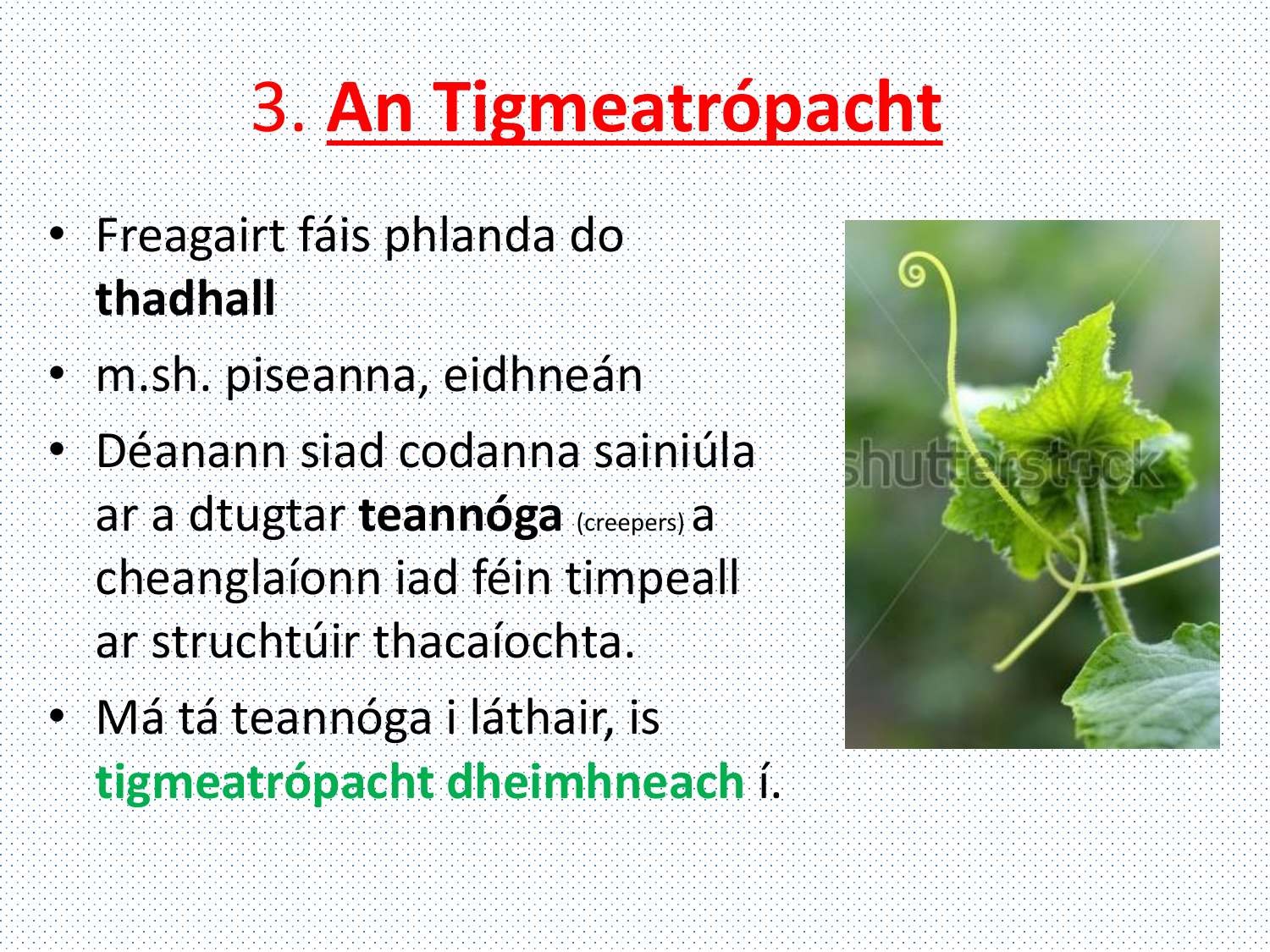### **4. An Hidreatrópacht**

- **Freagairt fáis phlanda d'uisce**
- Fásann na fréamhacha i dtreo an uisce



## **, + <b>6H**<sub>2</sub>**O** --- → **<sub>6</sub>H<sub>12</sub><b>O**<sub>6</sub> + **6O**<sub>2</sub>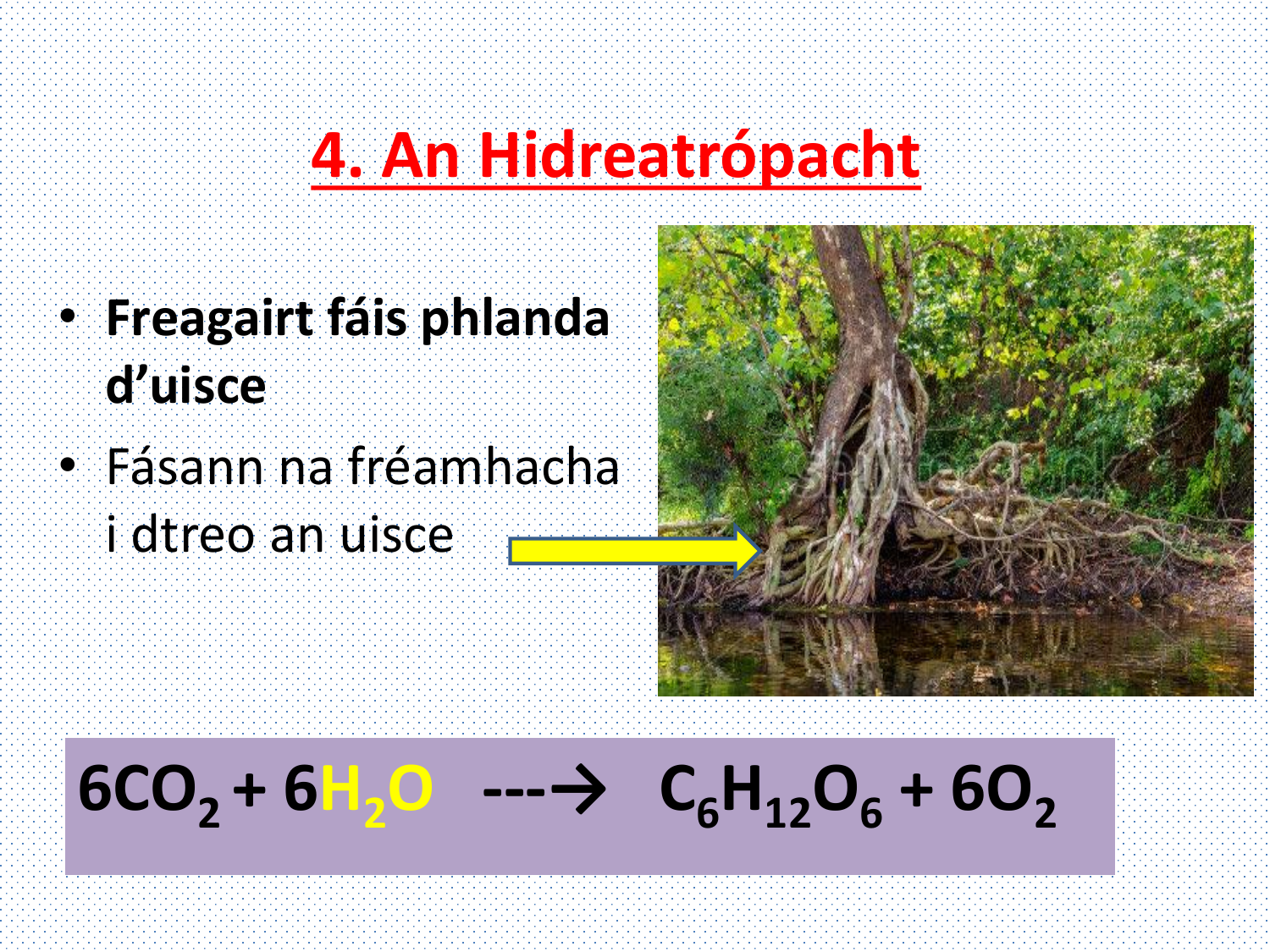## 5. **An Cheimeatrópacht**

#### **Freagairt fáis phlanda do cheimiceáin**

- Fásann fréamhacha i dtreo mianraí (m.sh. nítrigin, fosfar & potaisiam) san ithir (**deimhneach**).
- Fásann fréamhacha ó roinnt drochcheimicí (aigéad/miotail m.sh. sinc) san ithir (**diúltach**)

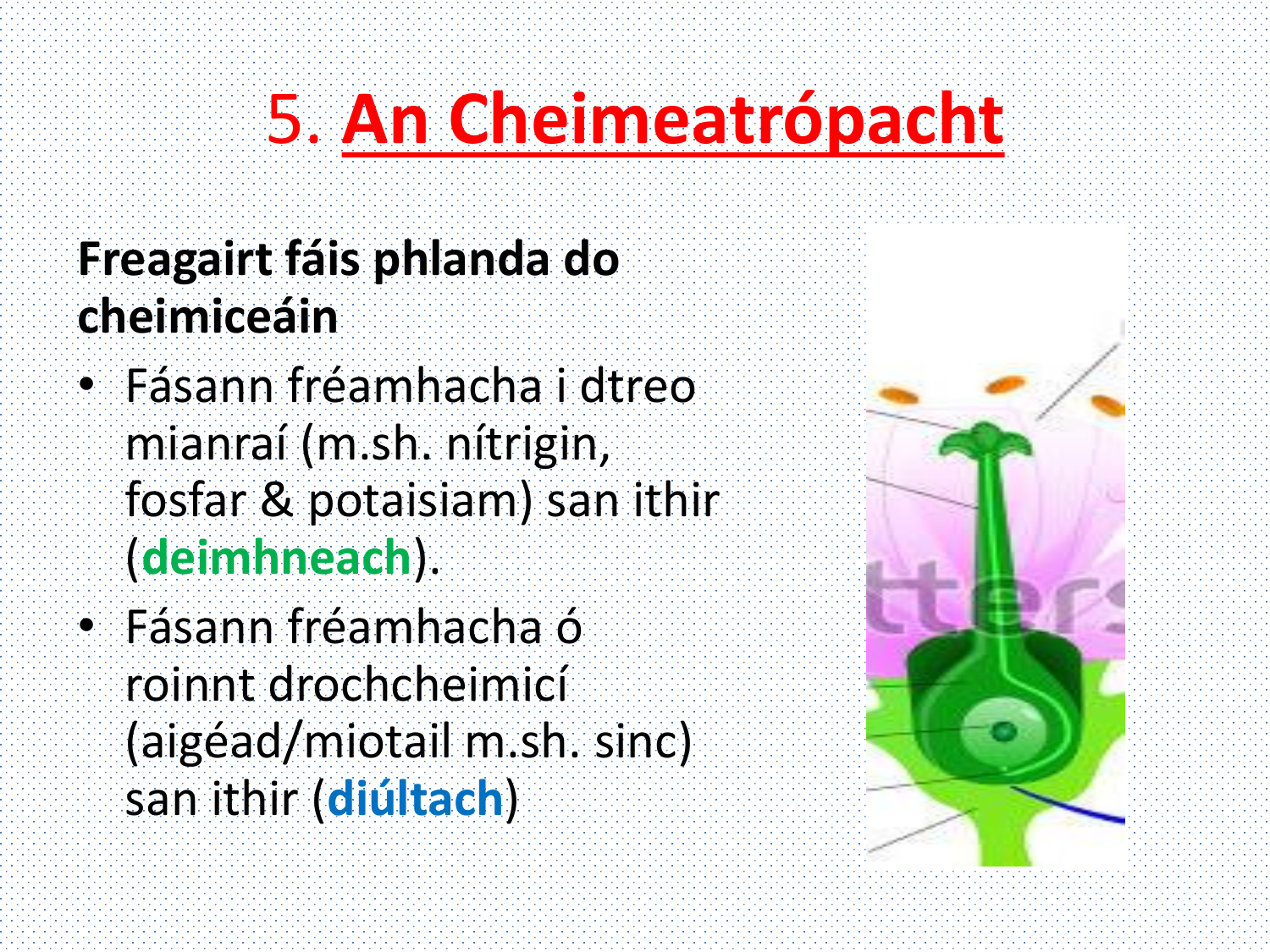## **Rialtáin Fáis**

### **Ceimiceáin a rialaíonn fás sa phlanda**

Déanta: sna míristéamaí

Iompar: sna fíocháin shoithíocha (  $\mathcal{R}$  . The set of  $\mathcal{R}$ 

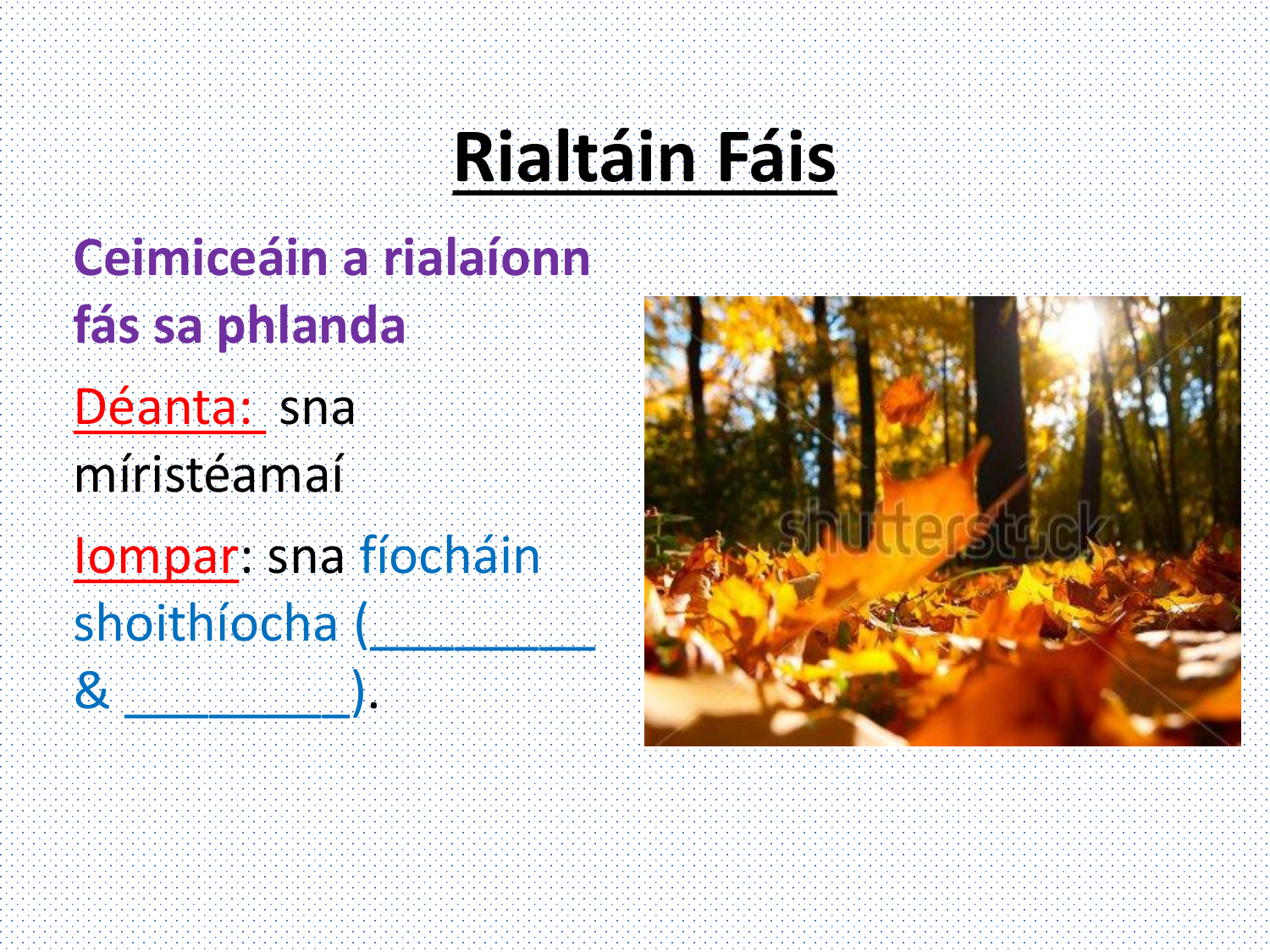#### • **Tugann plandaí freagairt ar spreagadh tríd an bhfás.**

• **Ceimiceáin/hormóin speisialta sa phlanda a rialaíonn fás iontu:** 

### **Rialtáin Fáis**

- **1. Tionscnóirí fáis** (promoters) &
- **2. Coscairí fáis** (inhibitors)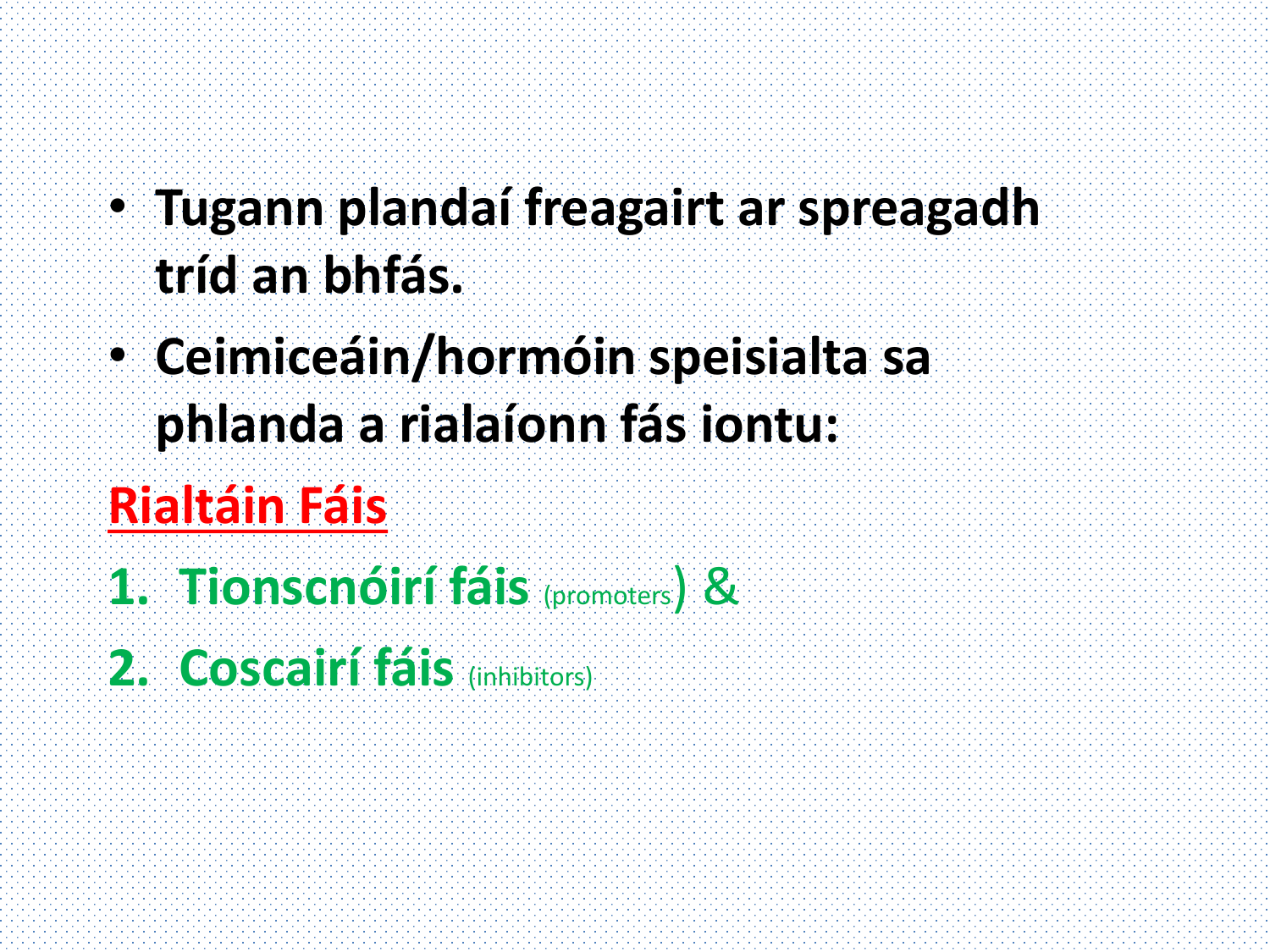## **Rialtáin Fáis Shaorga**

#### **(cur síos ar aon 2 cheann)**

- Déantar roinnt rialtán fáis go saorga:
- **1. Eitéin**  freagrach as dul in aibíocht torthaí (bananaí).
- 2. Déantús **fiailnimhe m.sh.** '**2-4-D'** = cúis fáis déchotailéadón é ach gan aon tionchar aige ar mhonacotailéadóin (féar).
- **3. 'NAA'**  Púdar chun luas a chur le forbairt fréamhacha.

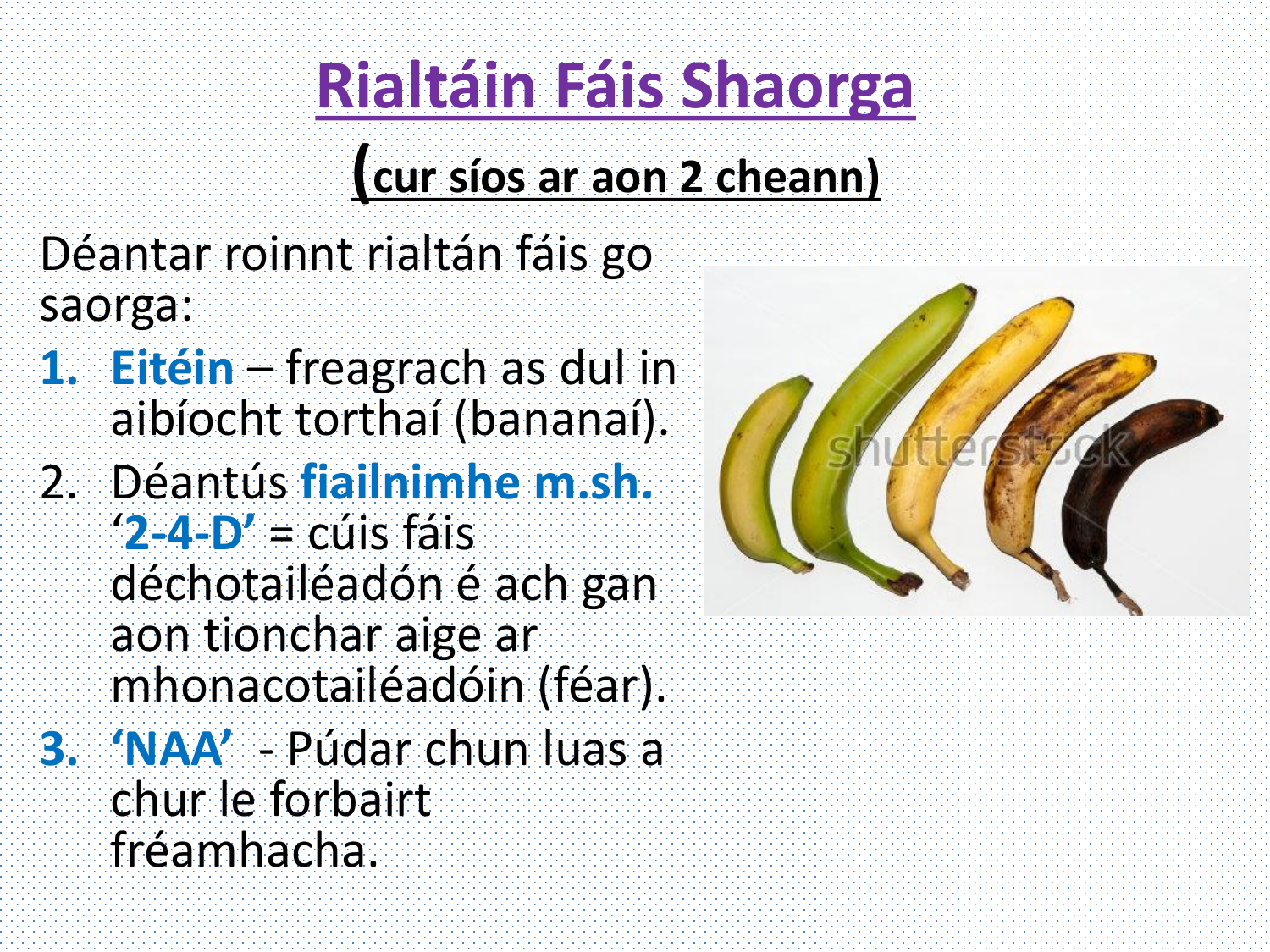### **Coscairí Fáis**

### **1. Eitéin:**

• An t-aon rialtán gur gás é. **Déantar é -** nód gásach, torthaí aibí.

#### **Feidhm:**

- forbairt bhlas na dtorthaí
- freagrach as dul in aibíocht torthaí
- dath na dtorthaí

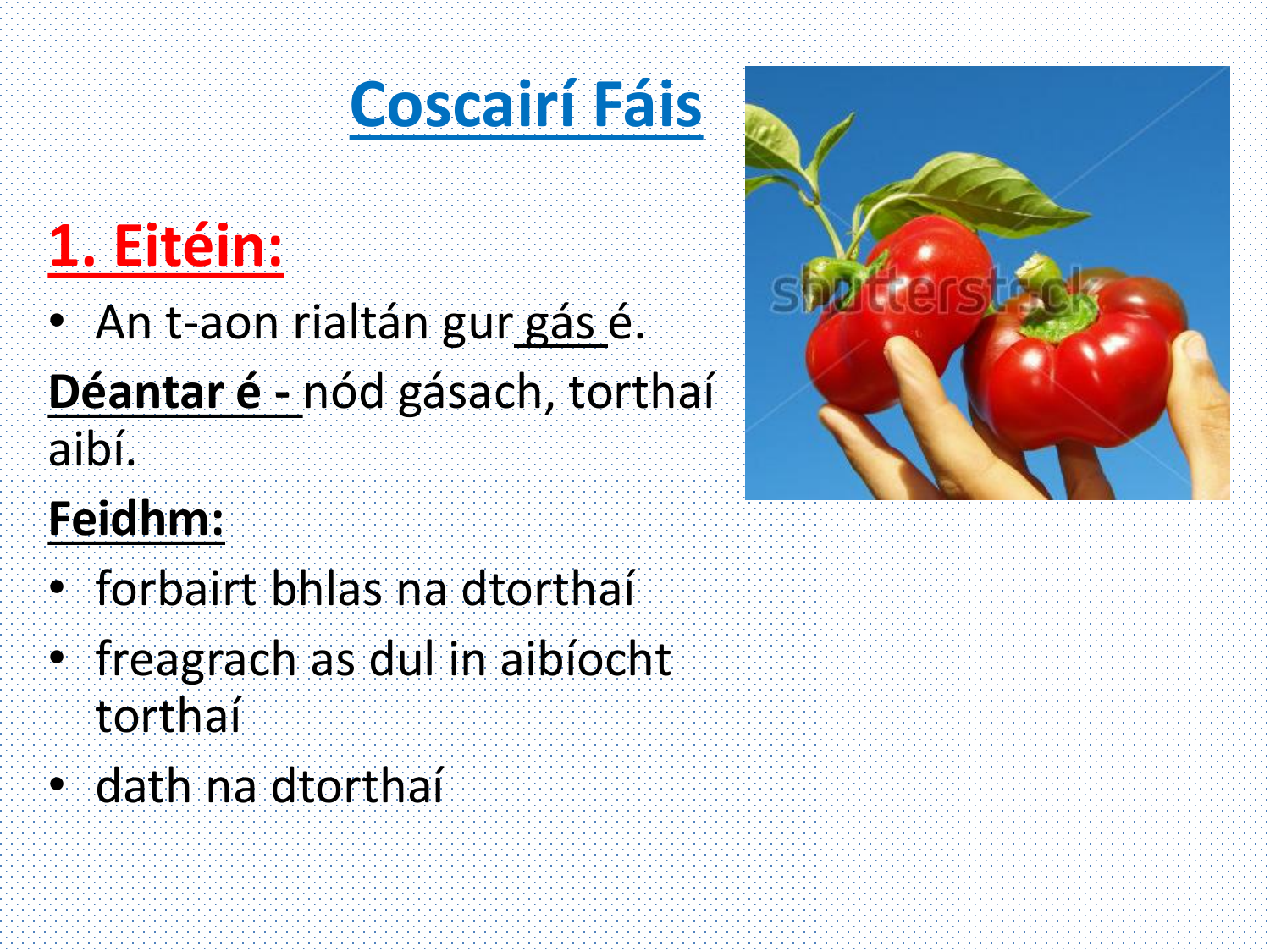## **2. Aigéad Scoitheach**

- **Déanta:** i nduilleoga, i ngais & i bhfréamhacha **Feidhm:** Tugann sé freagairt ar choinníollacha díobhálacha i bplandaí.
- m.sh. Lá tirim is é is cúis le
- dúnadh na stómaí **E**
- Is é is cúis le suanacht síolta
- i rith an gheimhridh

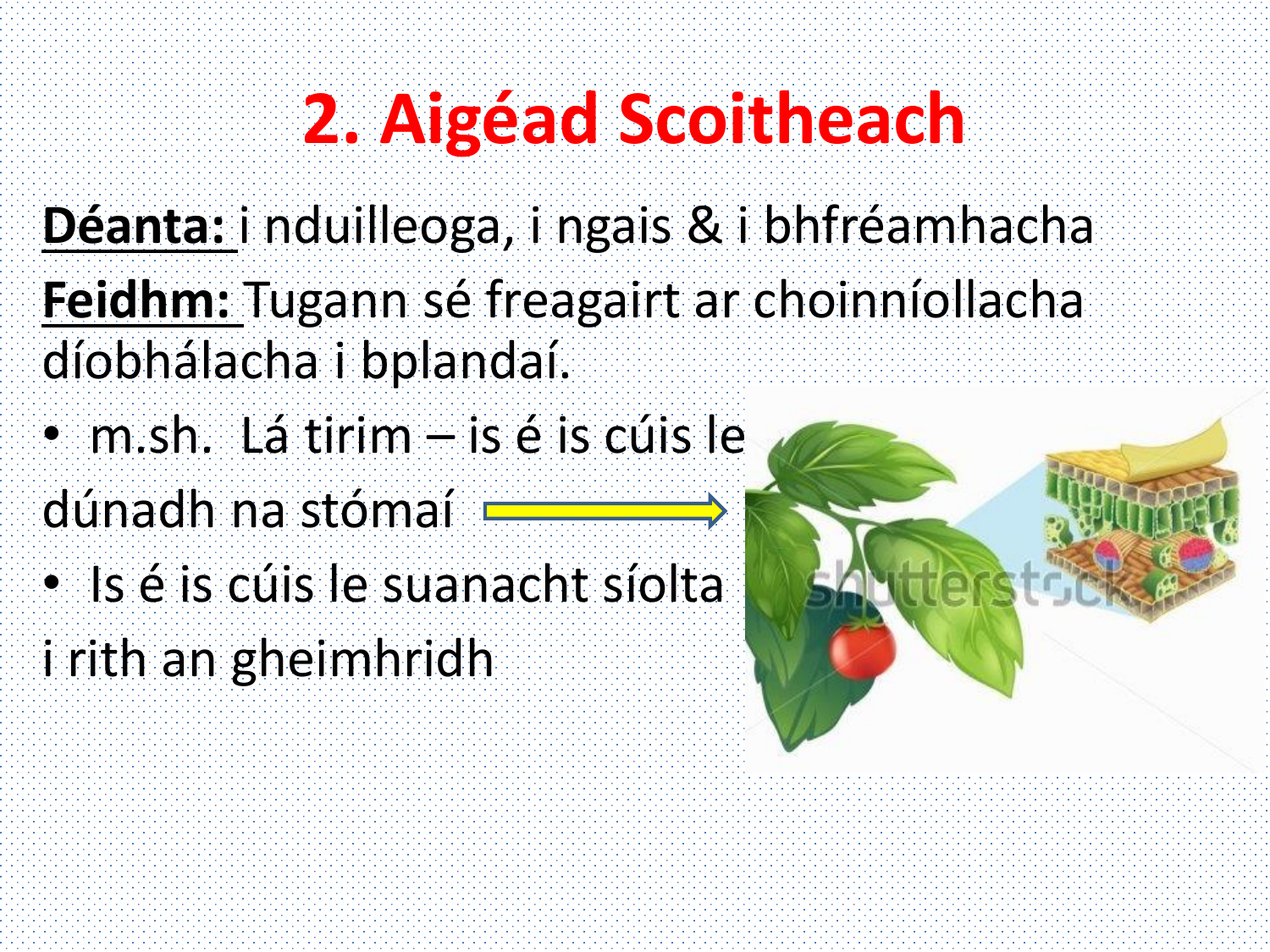## **Achoimre:**

|                            |                         | Sampla                            | Feidhm                                                                          |
|----------------------------|-------------------------|-----------------------------------|---------------------------------------------------------------------------------|
| Tionscnóirí<br><b>Fáis</b> | 1. Áicsin               | IAA - iondóilaigéad<br>aicéiteach | Fadú na gceall<br>$\bullet$<br>déantús an<br>$\bullet$<br>toraidh<br>trópachtaí |
|                            | 2. Gibrilin             | Aigéad gibrilineach               | Fadú an ghais<br>$\bullet$                                                      |
|                            | 3. Cíticinin            | Zeatin                            | Cilldheighilt-<br>$\bullet$<br><b>MIOTÓIS</b>                                   |
| Coscairí<br>Fáis           | 1. Aigéad<br>Scoitheach | Aigéad Scoitheach                 | Suanacht,<br>cosc ar fás<br>$\bullet$                                           |
|                            | 2. Eitéin<br>(eitiléin) | Eitéin (eitiléin)                 | Aibiú na dtorthaí<br>$\bullet$                                                  |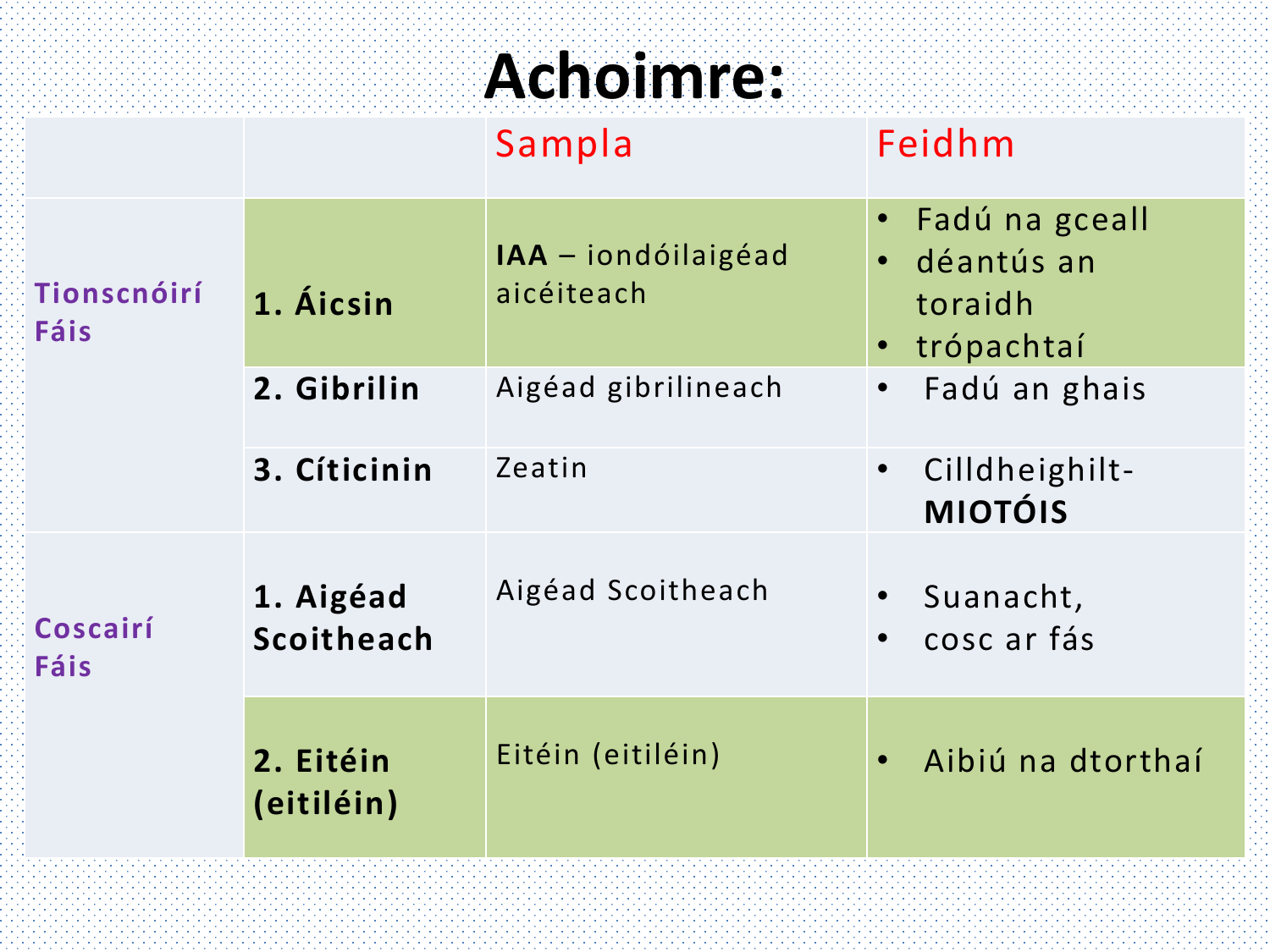## **Tionscnóirí Fáis - Áicsiní**

• Roinnt áicsin; is é **IAA Indóilaigéad aicéiteach** an ceann is tábhachtaí.

**Déantar é:** barr an phéacáin, duilleoga óga, síolta.

#### **Feidhmeanna**:

- Spreagadh fhadú an ghais
- Spreagadh fhás na fréimhe
- Spreagadh dhéantús na dtorthaí
- Bainteach le fótatrópacht &
	- geotrópacht Fíochán míristéamach ag bun na

fréimhe - táltar na háicsiní anseo

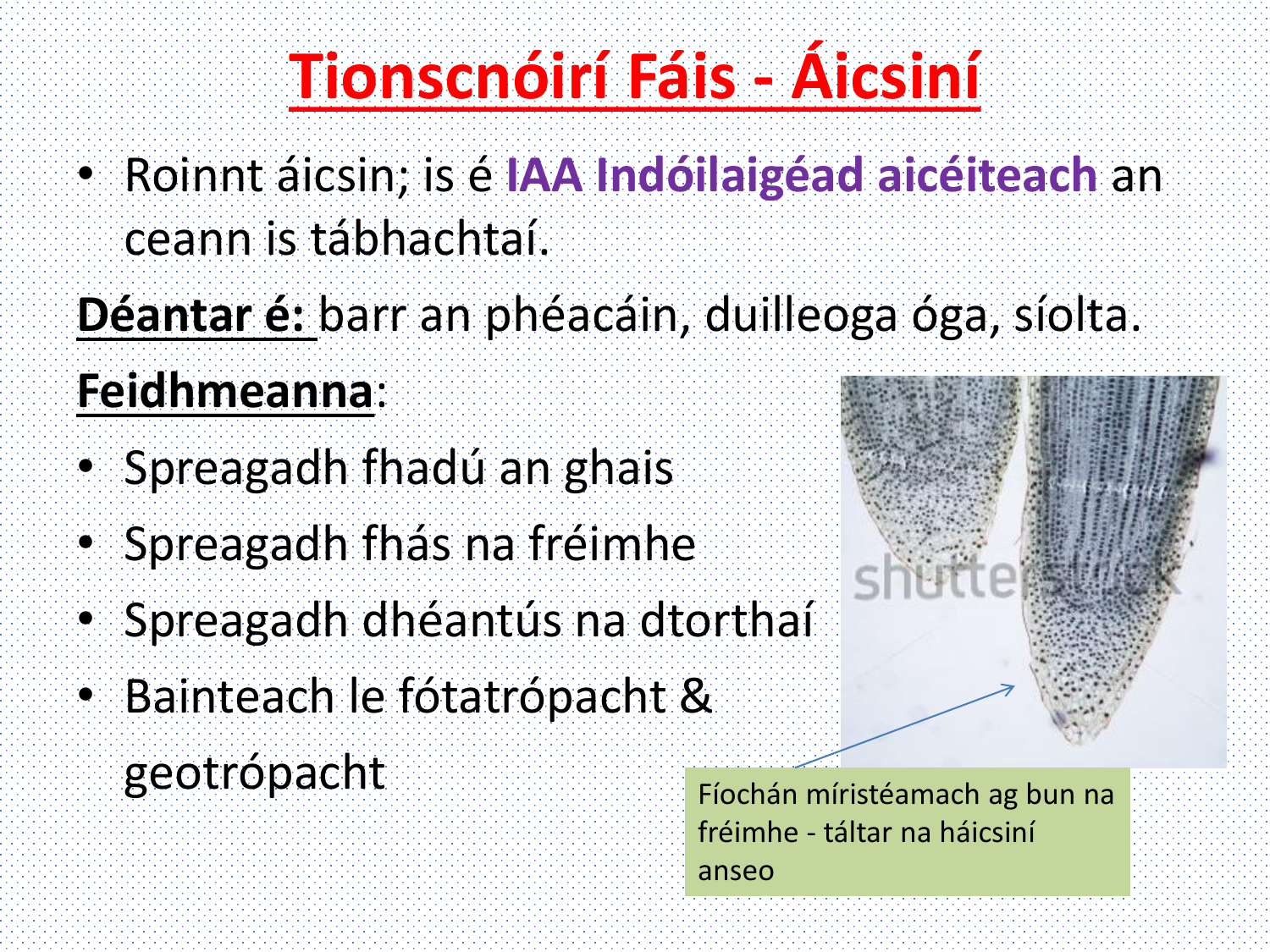## **Éifeacht na háicsine:**

- **Trópacht** fadú na gceall, fás & lúbadh an phlanda
- **Forbairt na dtorthaí**  spreagann sé déantús bia sna torthaí
- **Fás na bhfréamhacha** cabhraíonn tiúchan íseal IAA le fás na bhfréamhacha.

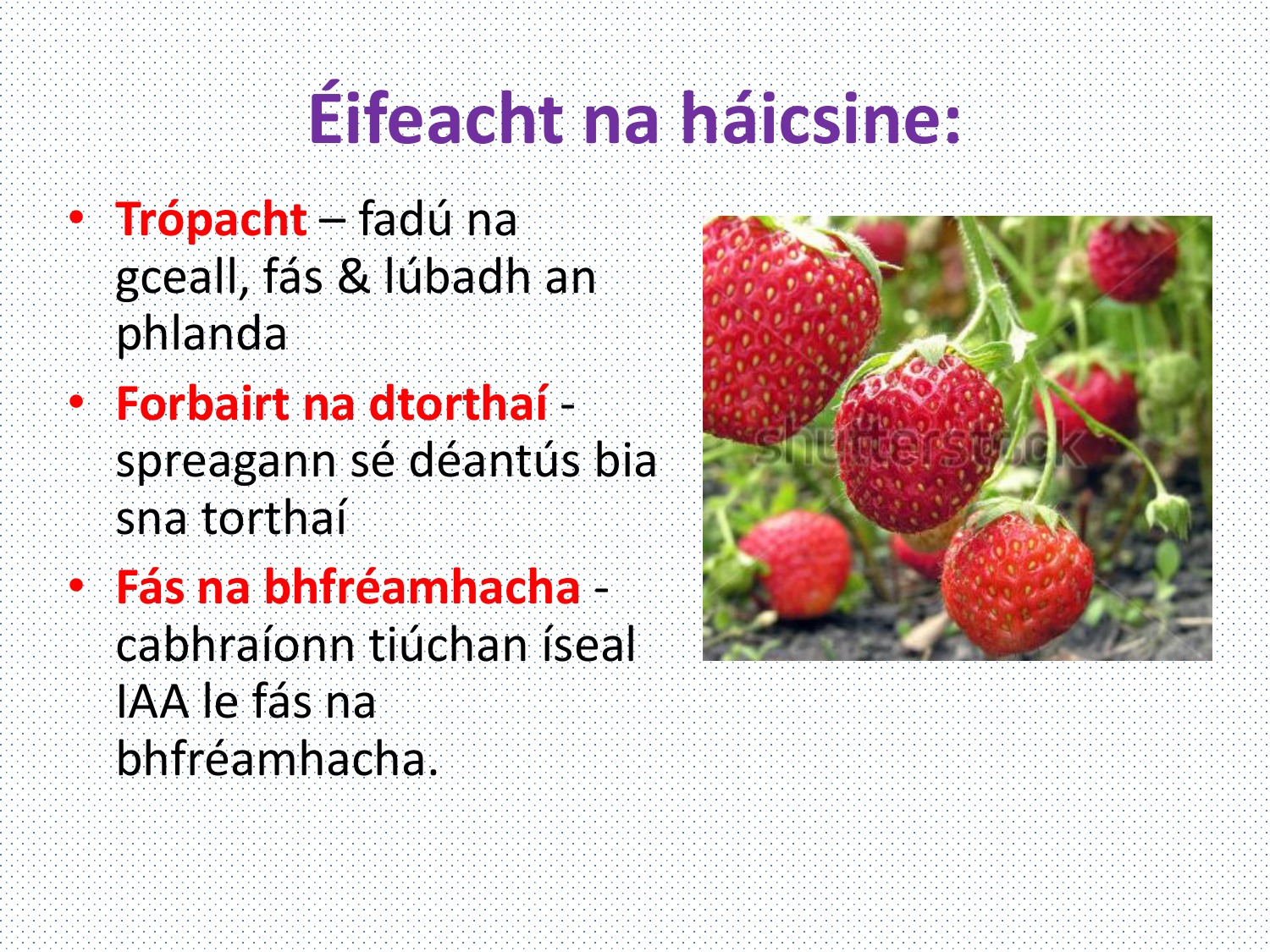## **Ról Áicsine san Fhótatrópacht:**

#### **Fotatrópacht-**

- Déantar **IAA** i **míristéama** an **ghais**. Má dhírítear solas ar thaobh amháin den ghas, bogann IAA síos chuig an taobh scáthaithe (shaded)
- Fadaíonn na cealla
- De bharr an fhadaithe mhíchothroim, lúbann an gas
	- i dtreo an tsolais. <http://www.youtube.com/watch?v=4-2DZo2ppAY>



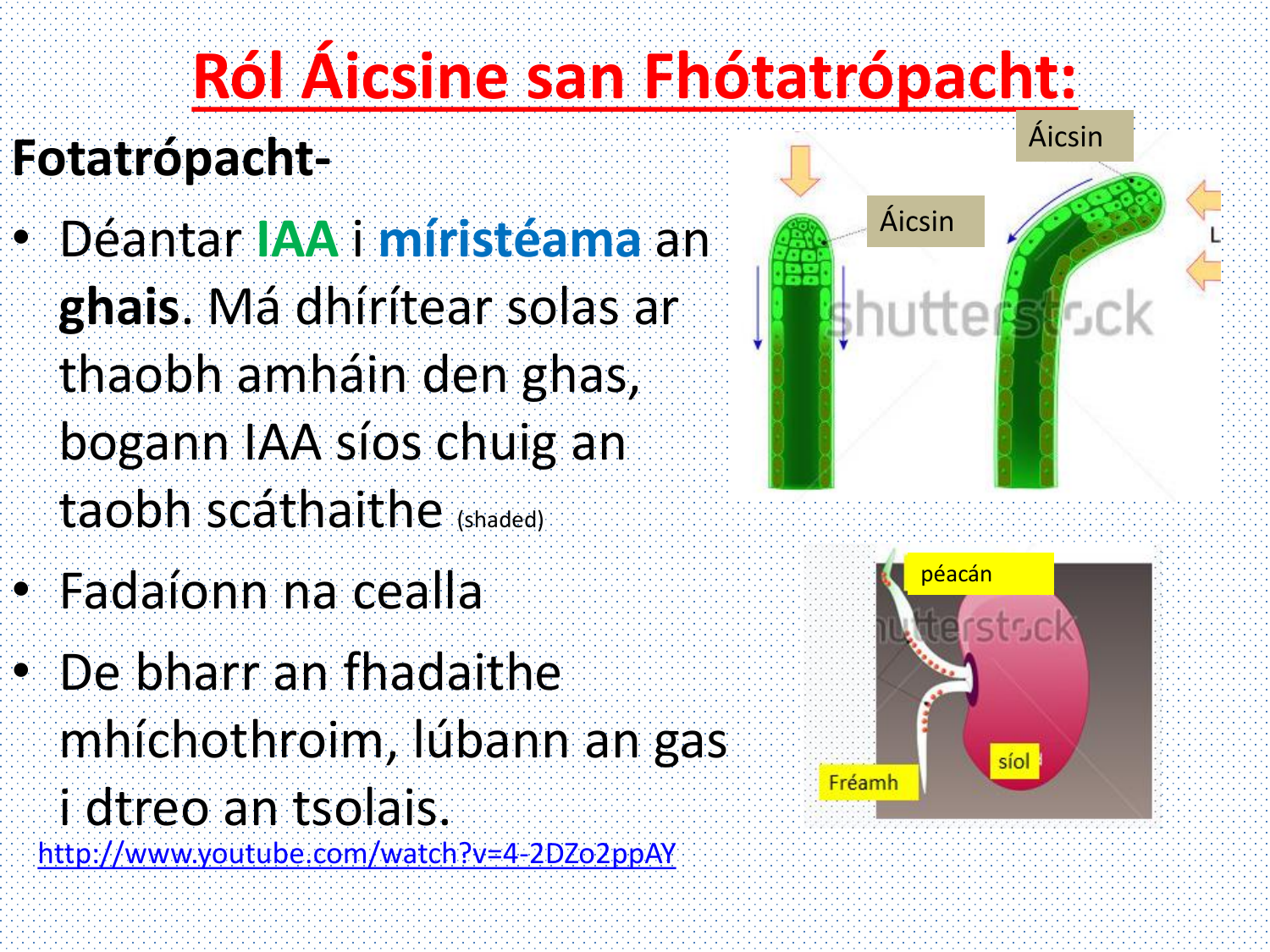## **Cosaint Phlandaí – oiriúintí plandaí don chosaint**

#### **a. Oiriúintí Struchtúracha:**

- Eipideirm/ **Coirt** bac fisiceach, a
- thimpeallaíonn an planda
- **Cúitin chéireach**
- **Dealga** m.sh. rósanna, driseacha sméar dubh



• I gcás easpa uisce, **laghdaíonn na cealla gardála & dúnann na stómaí.**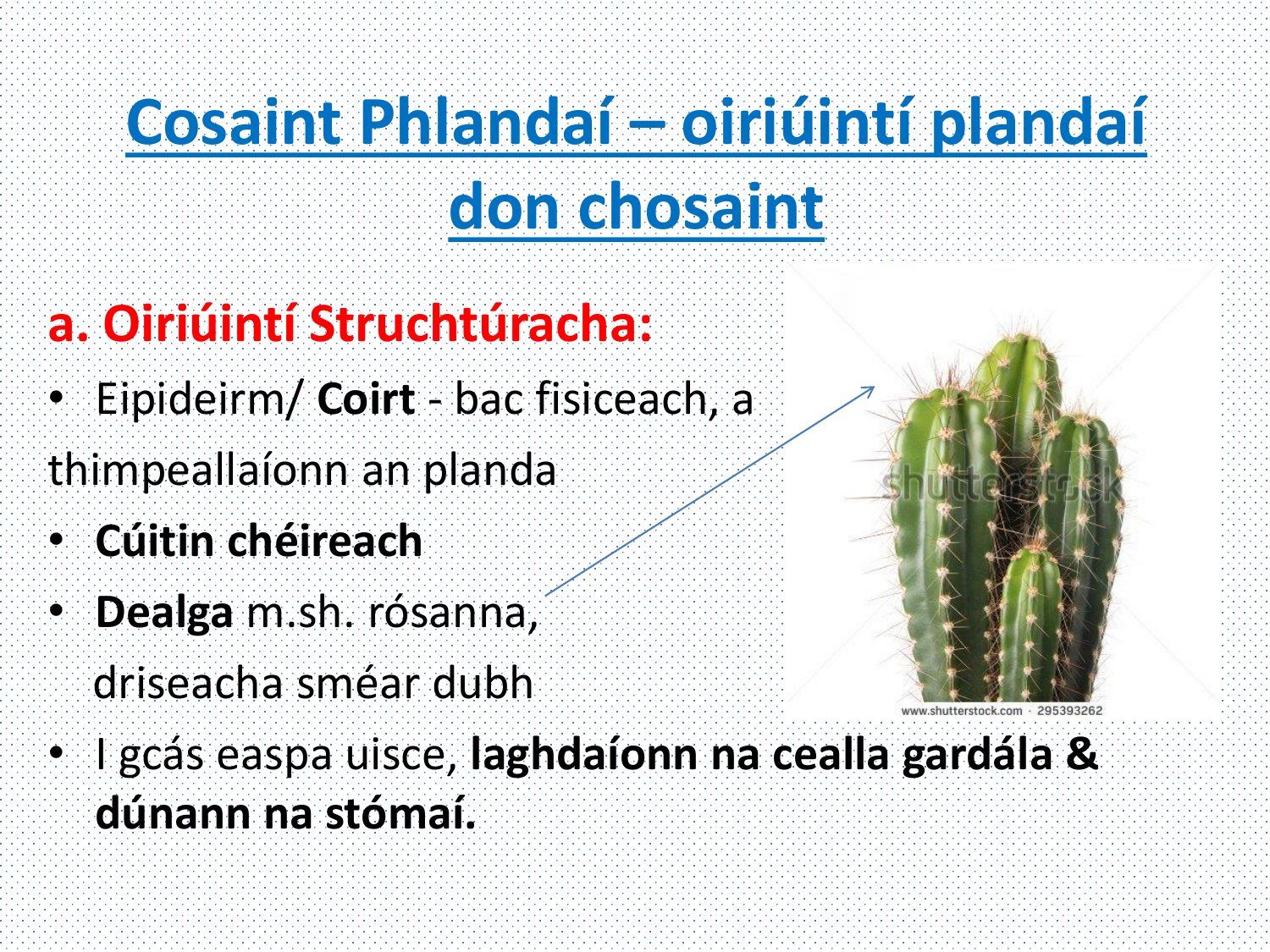## **b. Oiriúintí Ceimiceacha:**

- Dínádúrúchán einsímí a chosc **próitéiní speisialta turrainge teasa** (heat shock) a scaoiltear nuair a théann an teocht thar **40<sup>o</sup>C**
- Déanann roinnt plandaí **nimh**  chun iad féin a chosaint m.sh. **Eidhneán** nimhe
- Ceimiceáin **alcalóideacha – tobac, caiféin srl..**
- Táltar **einsímí** i b**prátaí &** i d**trátaí** ionas nach n-íosfaidh luibhiteoirí iad

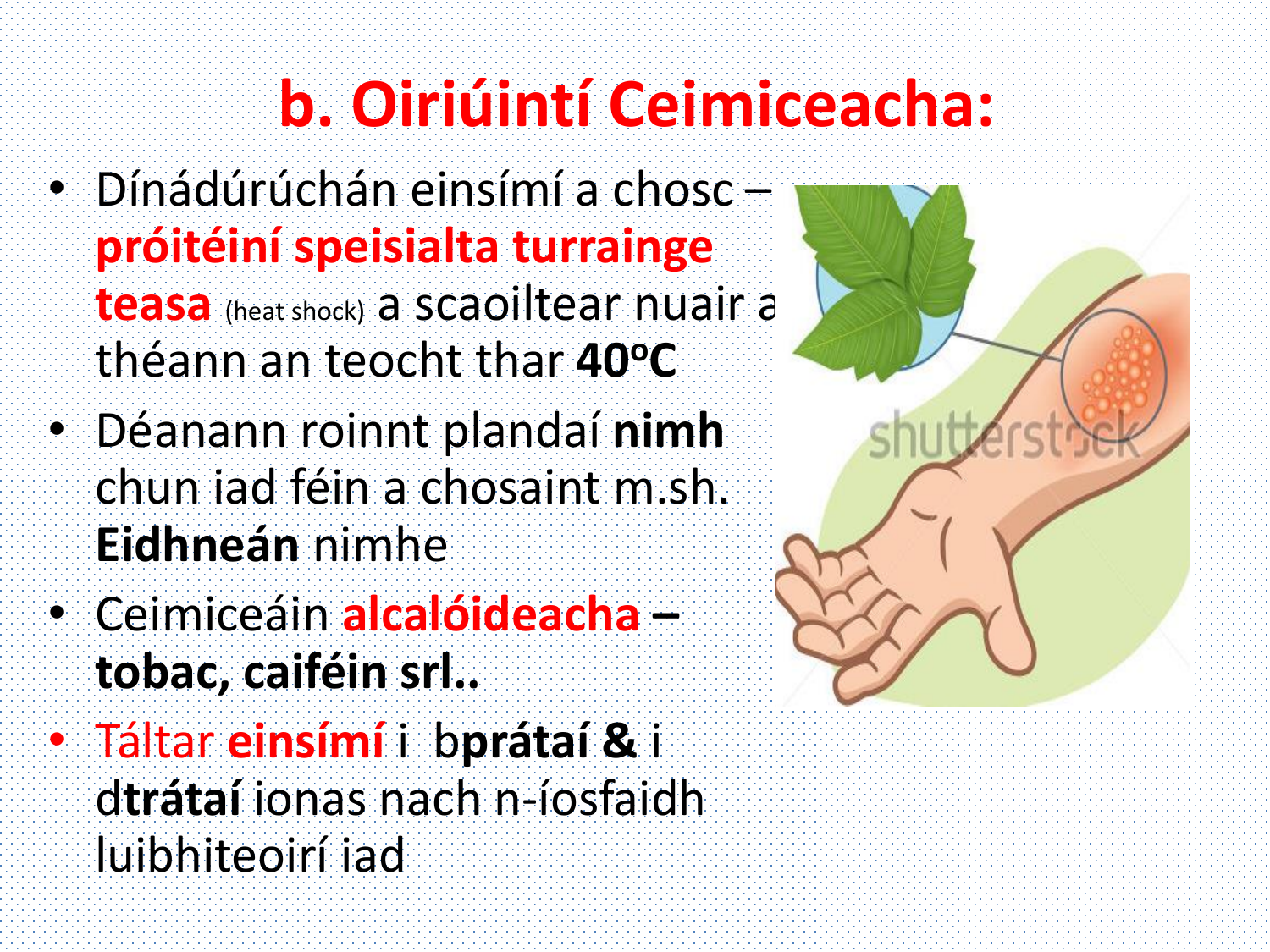## Ceist 2009 (2 ardl.)

Taispeántar planda óg ag fás sa léaráid.



Solas

anseo

 $(a)$  As cén struchtúr sa síol ar forbraíodh A? (b) Ainmnigh an fhreagairt fáis a léiríonn A.  $\frac{1}{2}$  ,  $\frac{1}{2}$  ,  $\frac{1}{2}$  ,  $\frac{1}{2}$  ,  $\frac{1}{2}$  ,  $\frac{1}{2}$  ,  $\frac{1}{2}$  ,  $\frac{1}{2}$  ,  $\frac{1}{2}$  ,  $\frac{1}{2}$  ,  $\frac{1}{2}$  ,  $\frac{1}{2}$  ,  $\frac{1}{2}$  ,  $\frac{1}{2}$  ,  $\frac{1}{2}$  ,  $\frac{1}{2}$  ,  $\frac{1}{2}$  ,  $\frac{1}{2}$  ,  $\frac{1$ 

(c) Ainmnigh an fhreagairt fáis a léiríonn B. (d) Mol tairbhe don phlanda as an bhfreagairt fáis a léiríonn B.  $\frac{1}{2}$  ,  $\frac{1}{2}$  ,  $\frac{1}{2}$  ,  $\frac{1}{2}$  ,  $\frac{1}{2}$  ,  $\frac{1}{2}$  ,  $\frac{1}{2}$  ,  $\frac{1}{2}$  ,  $\frac{1}{2}$  ,  $\frac{1}{2}$  ,  $\frac{1}{2}$  ,  $\frac{1}{2}$  ,  $\frac{1}{2}$  ,  $\frac{1}{2}$  ,  $\frac{1}{2}$  ,  $\frac{1}{2}$  ,  $\frac{1}{2}$  ,  $\frac{1}{2}$  ,  $\frac{1$ 

(e) Tabhair sampla de rialaitheoir a choscann fás i bplandaí.  $\frac{1}{2}$  ,  $\frac{1}{2}$  ,  $\frac{1}{2}$  ,  $\frac{1}{2}$  ,  $\frac{1}{2}$  ,  $\frac{1}{2}$  ,  $\frac{1}{2}$  ,  $\frac{1}{2}$  ,  $\frac{1}{2}$  ,  $\frac{1}{2}$  ,  $\frac{1}{2}$  ,  $\frac{1}{2}$  ,  $\frac{1}{2}$  ,  $\frac{1}{2}$  ,  $\frac{1}{2}$  ,  $\frac{1}{2}$  ,  $\frac{1}{2}$  ,  $\frac{1}{2}$  ,  $\frac{1$ 

(f) Tabhair **dhá** shampla d'úsáid rialaitheoirí fáis sa ghairneoireacht. 1. De la constitución de la constitución de la constitución de la constitución de la constitución de la consti<br>La constitución de la constitución de la constitución de la constitución de la constitución de la constitución  $\bm{2}$  . Let us the set of the set of the set of the set of the set of the set of the set of the set of the set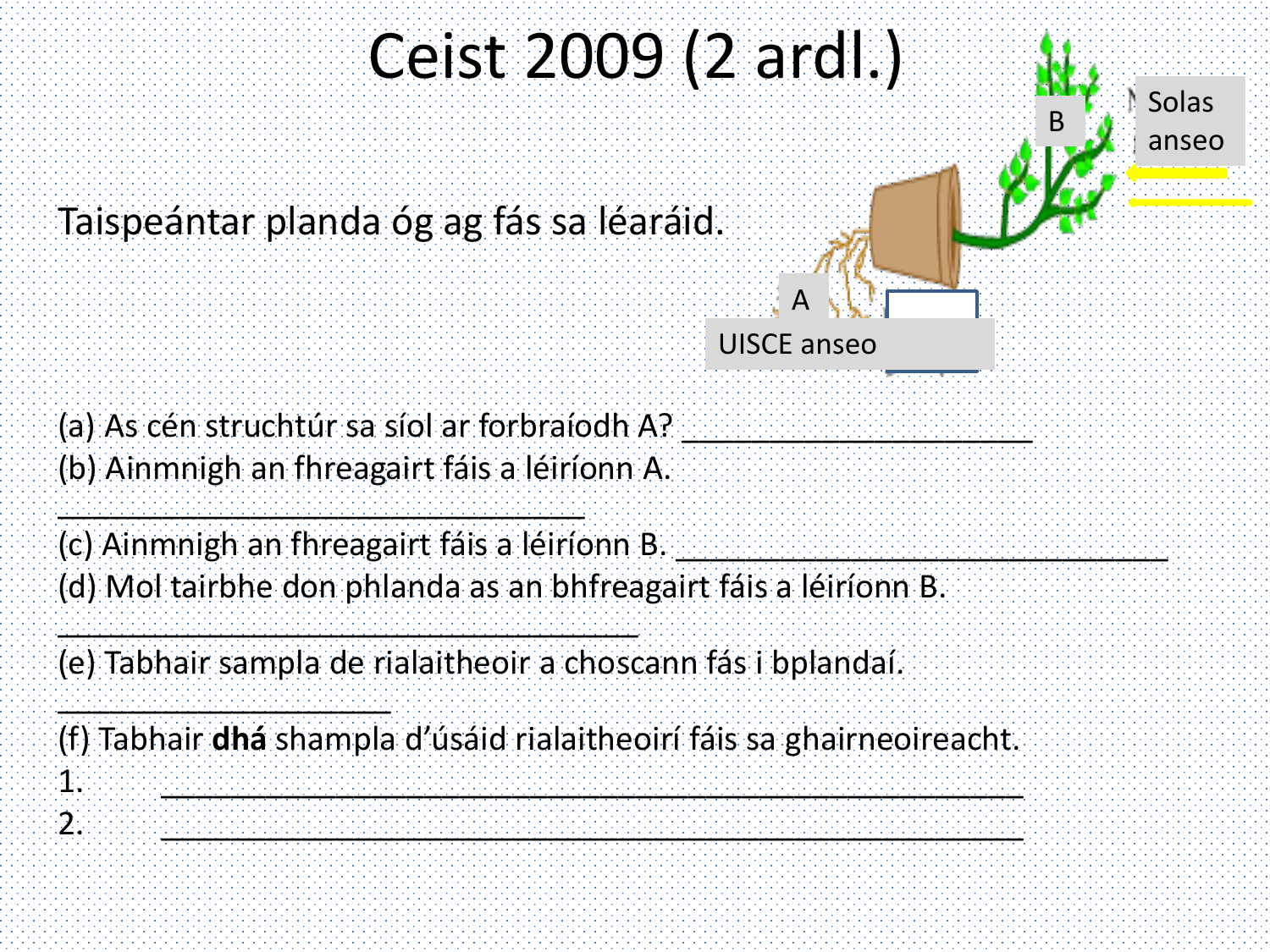## **Éifeacht rialaitheora fáis IAA ar fhíochán planda (síolta**

#### **biolair)**

**(a)Tuaslagán IAA a ullmhú:**

#### **IAA a ullmhú:**

- **0.1g IAA** I **3ml Eatanól**
- Measc le huisce go dtí go bhfuil **1L** agat

#### **(B) Tuaslagáin thiubhaithe éagsúla IAA a ullmhú (eascraí)**

- 2. Déan lipéadú ar **8 Mias Petri (A-H)**
- 3. Cuir **10 ml** den tuaslagán IAA sa chéad eascra
- 4. Cur **9 ml uisce sna 7** n-eascra eile
- 5. Bain úsáid as pípéad chun **1 ml ón gcéad eascra a chur sa dara heascra**
- 6. Bain úsáid as pípéad eile chun 1 ml a bhaint sa eascra 2  $\rightarrow$  eascra 3 srl…….
- 7**. NÁ cuir aon IAA in eascra 8.**

#### **(c) Na Miasa Petri a ullmhú:**

- 8. Cuir an **aicéatáit (graf)** isteach
- 9. Cuir **5 shíol bhiolair** (i líne dhíreach) ar an aicéatáit
- 10. Cuir píosa **scagpháipéir** ar barr
- 11. **Cuir cúpla braon den tuaslagán** comhfhreagrach ar an bpáipéar
- 12. Cuir **sraith olla cadáis** air & dún an clúdach.